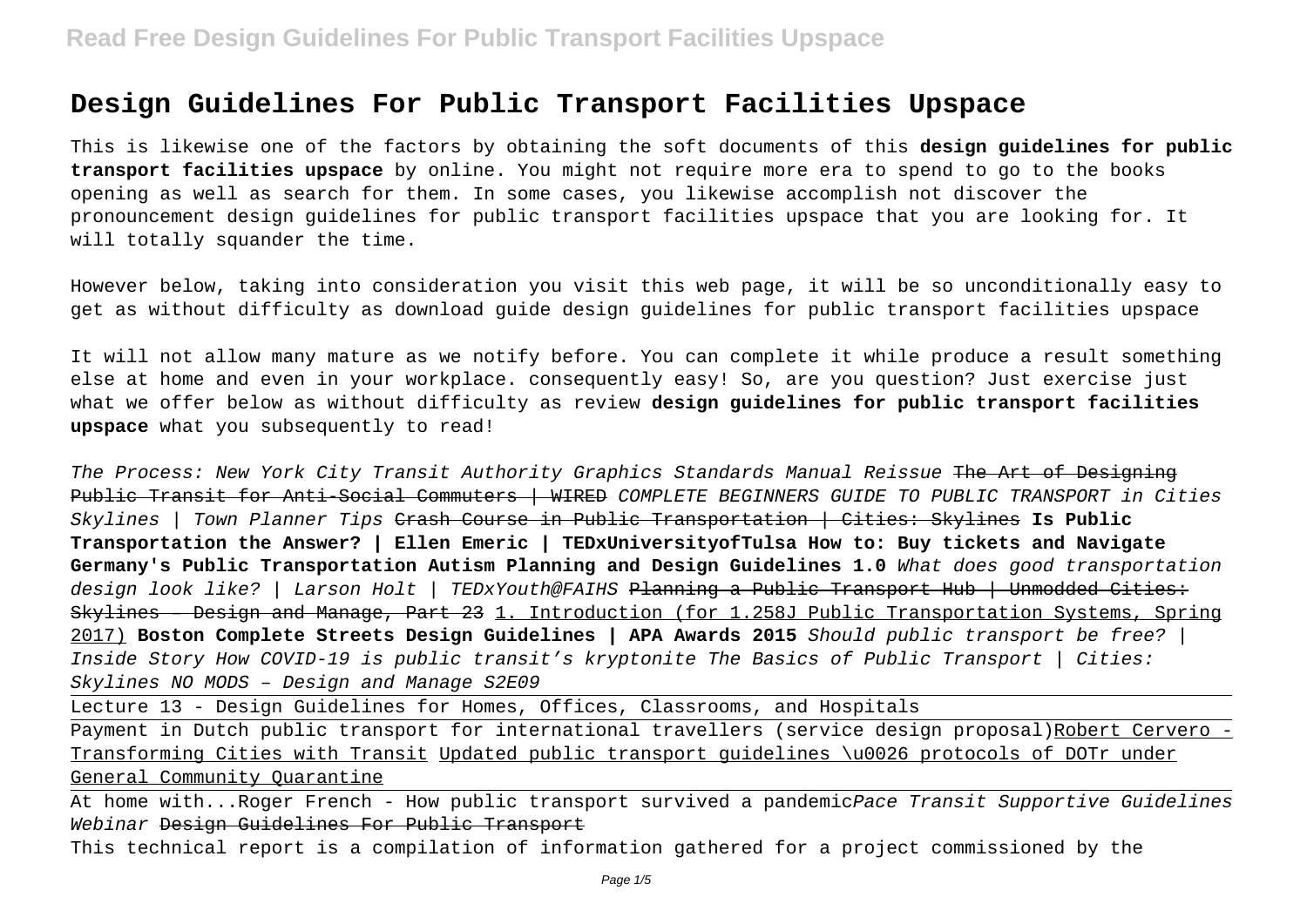# **Read Free Design Guidelines For Public Transport Facilities Upspace**

Transport Research Laboratory on behalf of the Department of Transport Mobility Unit, the Passenger Transport Executives Group and the London Transport Unit for Disabled Passengers. The objective was the production of guidelines for the design of accessible public transport infrastructure: "Accessible Public Transport Infrastructure - guidelines for the design of interchanges, terminals and stops".

#### Design guidelines for public transport infrastructure ...

The Design Guidelines For Public Transport Facilities project forms part of the Public Transport Planning, Design and Implementation Programme of the City of Cape Town This programme is intended to form the basis of the a approach and aimed ultimately to

### [PDF] Design Guidelines For Public Transport Facilities ...

specific project concerned, but also work closely with Auckland Transport public transport operations staff to gain their understanding of and input into the design process. The input of bus, rail and ferry operators, and surrounding land use stakeholders to the design process, is also critical to Auckland Transport.

#### Public Transport Interchange Design Guidelines

Design Guidelines for the Creation of Public Transport Information page. 2 The horizontal route diagram is split into two lines - one for Irish and one for Englsih. They are each to take up the same height as shown below, and have equal spacing. B\_IP.B6\_DB\_v1 B\_IP.A9\_DB\_v1 1.1 Information Panel. Horizontal Route Diagram Appendix Single Route Diagram I dTreo

### v1 2014 Design Guidelines for the Creation of Public ...

Urban Bikeway Design Guide, the Transit Street Design Guide details how reliable public transportation depends on a commitment to transit at every level of design. Developed through a new peer network of NACTO members and transit agency partners, the Guide provides street transportation departments, transit operating

#### Design Guidelines For Public Transport Facilities Upspace ...

The Design Guidelines for Public Transport Facilities project has set the following objectives: • Develop a practical guide for the process of designing facilities; . Establishing an approach towards public transport interchange or facility design which considers it in its total urban context; • Take into account the requirements of recapitalisation vehicles;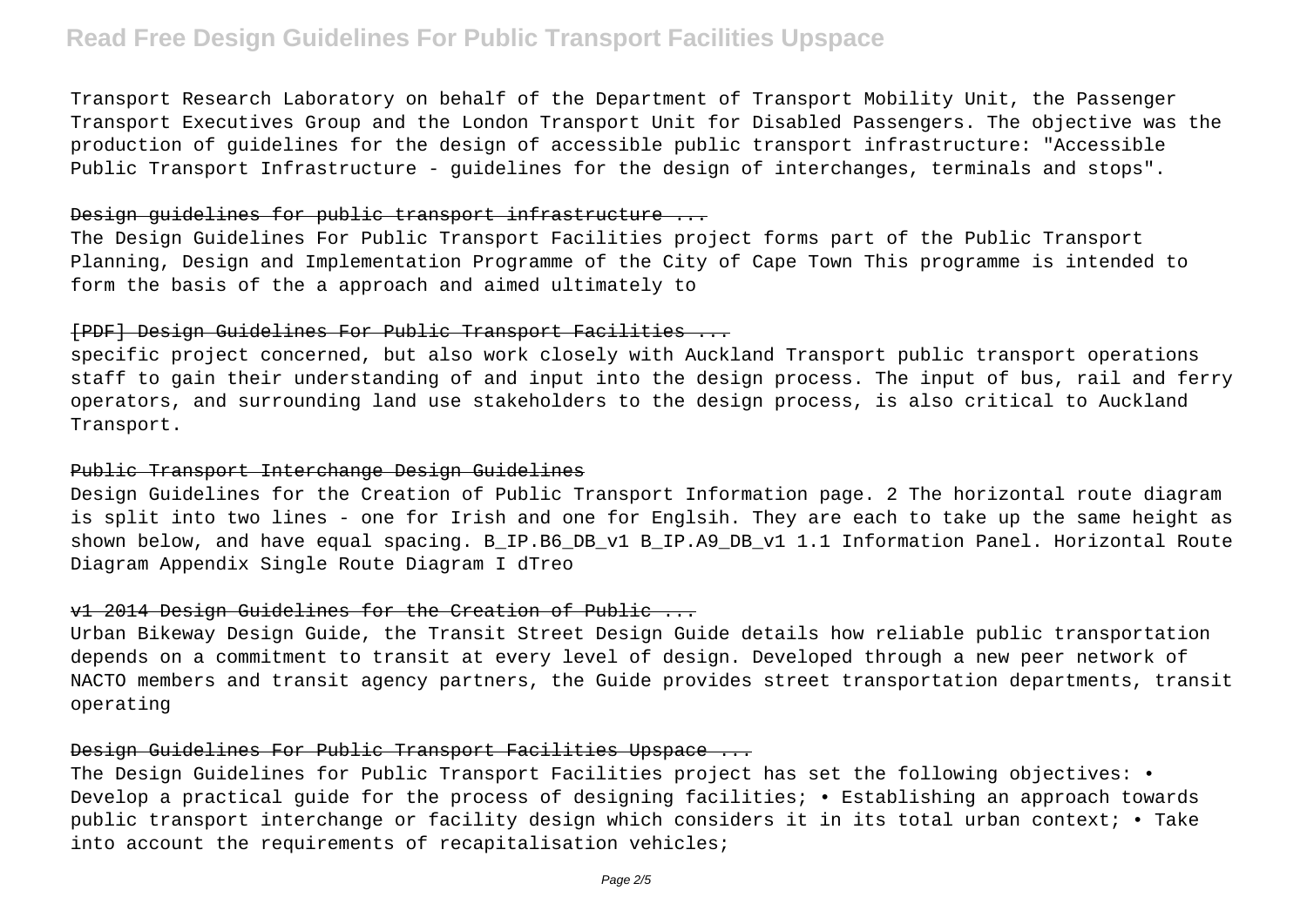#### Design Guidelines for Public Transport Facilities

The Design Guidelines For Public Transport Facilities project forms part of the Public Transport Planning, Design and Implementation Programme of the City of Cape Town. This programme is intended to form the basis of the a approach and aimed ultimately to effect the fundamental restructuring of public transport

#### Design Guidelines For Public Transport Facilities Upspace

Public transport facilities should integrate with surrounding activity centres and circulation networks. The design of development within the primary catchment of interchanges (between 400 metres and 1km) should support the principles of Transit Orientated Development (TOD) and maximise opportunities to encourage access to public transport.

# Guidelines for the Development of Public Transport ...

All-day Service – A public transport service that operates at a regular frequency all day. For the purpose of these guidelines an all-day service operates for at least 12 hours per day with a minimum frequency of at least 60 minutes. Busway– Road dedicated to bus services. The Northern Busway in Auckland is a local example of a busway.

### Guidelines for public transport infrastructure and ...

This will help ease pressure on public transport. New development and planning applications should be designed to support temporary and potentially permanent changes being made through Streetspace for London. The MTS's goal is to create healthy streets where everyone feels safe walking, cycling and using public transport.

#### Guidance for planning applicants - Transport for London

walking, cycling and public transport to be modes of choice in line with the ity's vision. To this end the City has inter alia published the Complete Streets Design Guidelines Manual to ensure more equitable distribution of road space to all road users. However more work is required to ensure adequate provision

#### CITY OF JOHANNESBURG TRANSPORT ASSESSMENT GUIDELINES

activities and public transport facilities (see Sub-chapter 5.1). 1 GUIDELINES FOR HUMAN SETTLEMENT PLANNING AND DESIGN Public transport Chapter 5.2 1 This applies to all professions involved in the planning and design of settlements. 2 Transport authorities are provincial or municipal governments responsible for pubic transport and roads in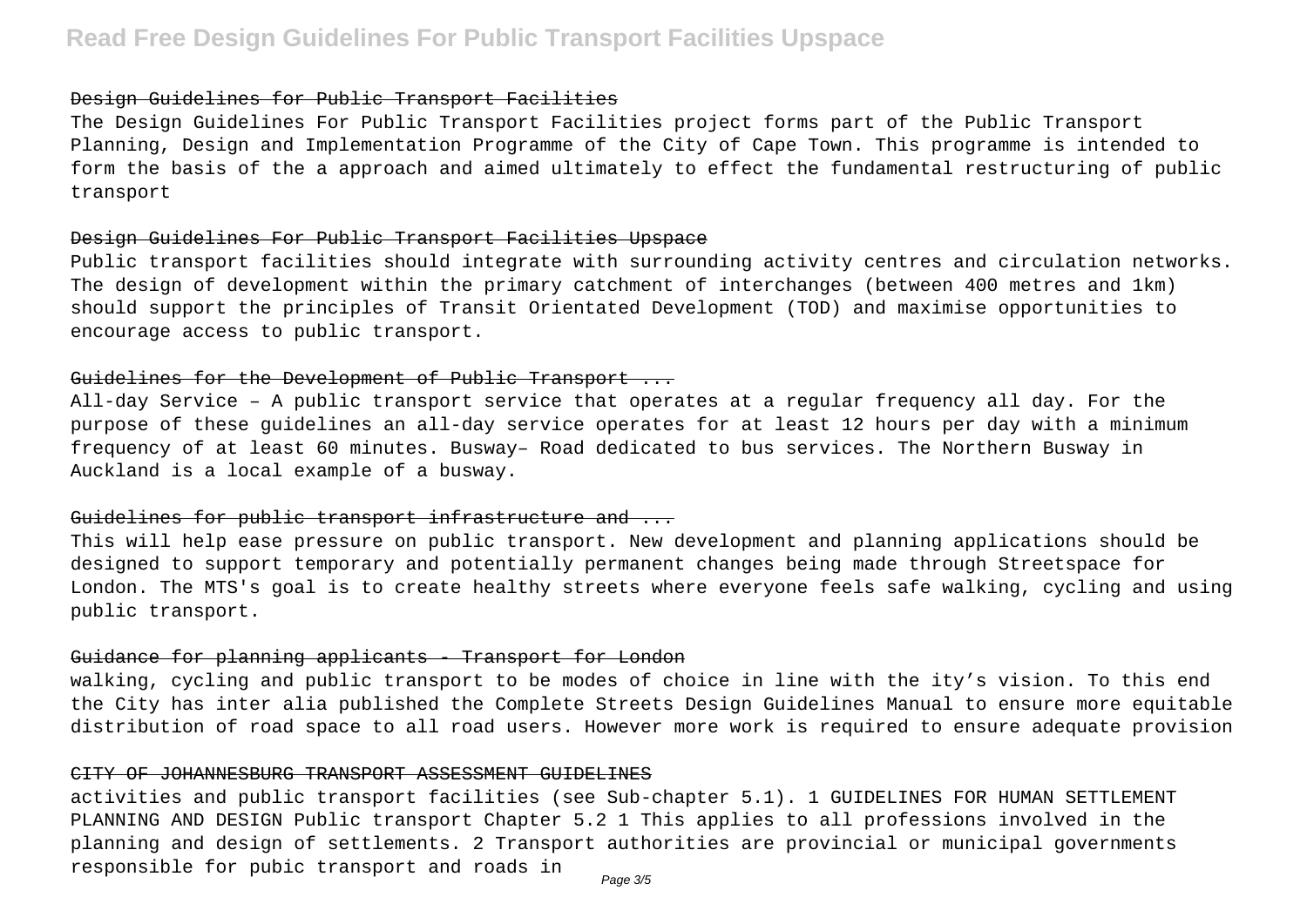#### Chapter 5

The guidelines show how development and infrastructure can be designed to encourage walking, cycling and the use of public transport. They emphasis that: safety is a critical (for example, the Victorian Government policy discourages new level crossings and they are unlikely to receive approval) public transport, walking and cycling should be given priority.

# Guidelines for land use development | Department of Transport

Design Guidelines For Public Transport DESIGN GUIDELINES FOR PUBLIC TRANSPORT FACILITIES S NAUDÉ, J JONES and P LOUW HHO Africa Infrastructure Engineers, P.O.Box 6503, Roggebaai, 8012 \*Piet Louw Architects, Urban Designer and Planner, P.O. Box 15066, Vlaeberg,8018 ABSTRACT 1. BACKGROUND The Design Guidelines For Public Transport Facilities ...

## Design Guidelines For Public Transport Facilities Upspace

Repeat offenders receiving fines either on public transport or in an indoor place will have their fines doubled on each subsequent offence up to a maximum value of £6,400. After the first offence ...

# Coronavirus (COVID-19): safer travel quidance for ... GOV.UK

The government will work with operators to make it mandatory for passengers to wear face coverings when using public transport in England, the Transport Secretary Grant Shapps announced today (4...

# Face coverings to become mandatory on public transport ...

2012 ODOT Highway Design Manual Public Transportation And Guidelines § 12.1 - General 12-1 12.1 GENERAL The Oregon Department of Transportation is committed to providing a multi-modal transportation system. As a part of this system, public transportation needs should be examined during all phases of a project.

#### PUBLIC TRANSPORTATION GUIDELINES - Oregon

The Public Transport Guidelines for Land Use and Development aim to assist decision making on statutory and strategic planning proposals for land use developments that affect public transport planning and delivery. It is intended that these Guidelines will assist with site design to facilitate the delivery and use of public transport services.